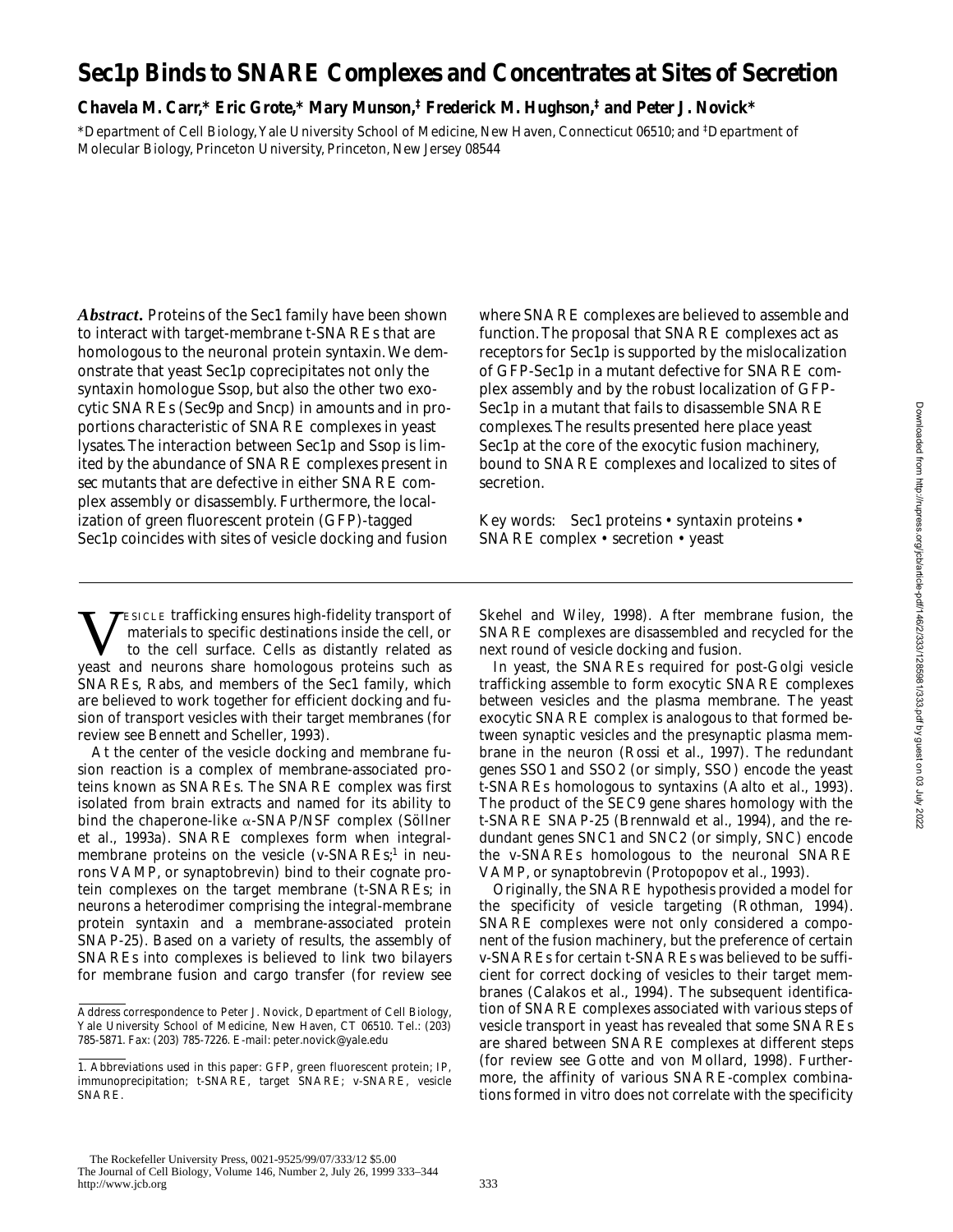of SNARE complexes found in vivo (Yang et al., 1999). These results indicate that the specificity of vesicle targeting cannot be conferred exclusively by SNAREs. Therefore, while most current models assign a membrane fusion function to SNARE complexes, it is clear that other factors are required to maintain the fidelity of vesicle targeting and membrane fusion.

Accurate vesicle targeting requires multiple layers of regulation, at the donor compartment during formation of transport vesicles, in the cytoplasm as vesicles are directed toward their destination, and at the target membrane where appropriate vesicles are docked for membrane fusion. Because membrane fusion is irreversible, it is reasonable to propose that a final safeguard is especially critical to prevent missorting of cargo and loss of distinction between membrane compartments. The best candidates for a final safeguard are factors that act before membrane fusion, at vesicle docking sites. Such factors might include those that regulate the assembly and disassembly of SNARE complexes (Pfeffer, 1996).

Assembly of SNARE complexes requires a variety of trafficking factors as well as flux through the secretory pathway. Among those factors are the Rab family of small Ras-like GTPases (Søgaard et al., 1994; Haas et al., 1995; Grote, E., and P.J. Novick, manuscript in preparation). Rabs undergo a chemical cycle between a GDP and a GTP state and a physical cycle between specific target and donor membranes (for reviews see Novick and Brennwald, 1993; Schimmoller et al., 1998). Rabs and other factors have been implicated in tethering vesicles to their target membranes (Barroso et al., 1995; Mayer and Wickner, 1997; Cao et al., 1998; Guo et al., 1999). However, Rabs alone are not sufficient for specificity of vesicle targeting, as demonstrated by the ability of a Sec4p-Ypt1p chimera to act as a functional Rab at two steps of secretion without missorting of cargo (Brennwald and Novick, 1993). Therefore, it is likely that some other factor, or some combination of factors including Rabs and SNAREs (Lupashin and Waters, 1997; Christoforidis et al., 1999; Grote, E., and P.J. Novick, manuscript in preparation), is necessary for accurate SNARE complex assembly.

Disassembly of SNARE complexes is achieved through the chaperone-like ATPase activity of the NSF homologues (Söllner et al., 1993b), which separate v-SNAREs from t-SNAREs for sorting and recycling before the next round of vesicle docking and fusion (Mayer et al., 1996; Ungermann et al., 1998a). More than one homologue of NSF has been identified in yeast (for review see Patel and Latterich, 1998). Nonetheless, loss of NSF function in the yeast mutant *sec18-1* results in a block at multiple steps in secretion (Graham and Emr, 1991), indicating that Sec18p function is not limited to a specific step of vesicle transport. Therefore, if the fidelity of membrane fusion is controlled by disassembly of incorrect SNARE complexes, some other factor or factors must also contribute to the editing process.

Members of the Sec1 family have been described both as activators and inhibitors of SNARE complex assembly (for review see Halachmi and Lev, 1996). Loss-of-function mutants of Sec1 homologues in *Saccharomyces cerevisiae* (Novick and Scheckman, 1979; Robinson et al., 1988; Wada et al., 1990; Ossig et al., 1991; Cowles et al., 1994),

*Drosophila melanogaster* (Harrison et al., 1994), and *Caenorhabditis elegans* (Hosono et al., 1992) accumulate vesicles that are blocked at specific steps in secretion, indicating that Sec1 function is essential for vesicle consumption. Furthermore, the results of binding and localization studies have implicated mammalian Sec1 homologues in secretion and neurotransmission (Hata et al., 1993; Garcia et al., 1994, 1995; Hodel et al., 1994; Pevsner et al., 1994a). In yeast there are four discernible Sec1 homologues, although more than four vesicle trafficking steps have been identified. Therefore, although essential, a distinct Sec1 protein may not be specifically required at every step in secretion.

In addition to a positive role, an inhibitory role has been suggested by the finding that Sec1 proteins bind to t-SNAREs (Hata et al., 1993; Garcia et al., 1994; Pevsner et al., 1994a; Søgaard et al., 1994; Grabowski and Gallwitz, 1997; Nichols et al., 1998) and can prevent pairwise SNARE interactions in vitro (Pevsner et al., 1994b). Furthermore, overexpression of the Sec1 homologue Rop blocks exocytosis in *D*. *melanogaster*, and this block is relieved by co-overexpression of syntaxin (Schultze et al., 1994; Wu et al., 1998), supporting the conclusion that Sec1 proteins block SNARE complex assembly by binding to syntaxin homologues. The identification of novel Sec1 interacting proteins (Aalto et al., 1997; Okamoto and Südhof, 1997; Verhage et al., 1997) has inspired models that reconcile this apparent paradox by proposing stepwise interactions between syntaxin homologues, Sec1 proteins, and postulated docking proteins, culminating in the assembly of the SNARE complex (for review see Schimmoller et al., 1998).

Our approach to understanding Sec1p function makes use of the secretory mutants (*sec*) available in yeast. We found alterations in protein interactions and Sec1p localization in two *sec* mutants: one that prevents SNARE complex assembly (*sec4-8*) and one that blocks SNARE complex disassembly (*sec18-1*). Specifically, we present evidence that Sec1p binds to assembled SNARE complexes and localizes to sites of exocytosis. In contrast to models that propose a regulatory role for Sec1 proteins in SNARE complex assembly, we speculate that Sec1p acts after assembly, promoting high-fidelity vesicle docking and fusion by specifically binding to productive SNARE complexes.

# *Materials and Methods*

## *Materials*

Oligonucleotides used in this study were prepared by M. Talmor (Department of Pathology, Yale University, New Haven, CT). Vent and *Taq* polymerases used for PCR and pepstatin A were purchased from Boehringer Mannheim. Restriction enzymes, the pMAL-C2 vector, and amylose resin were purchased from New England Biolabs. Plasmid and PCR purification was performed using Qiagen reagents. The components of the ATPregeneration system (creatine kinase, creatine phosphate, ATP, and  $MgCl<sub>2</sub>$ ), the detergent NP-40 (also called IGEPAL CA-630), and the protease inhibitors antipain, aprotinin, leupeptin, chymostatin, and PMSF were purchased from Sigma Chemical Co. Protein G–Sepharose and the pGEX4T1 vector were from Pharmacia Biotech. The protein assay reagent and chemicals used for SDS-PAGE were purchased from Bio-Rad Laboratories. Rainbow molecular weight markers and reagents for enhanced chemiluminescence were purchased from Amersham Corp. Fluo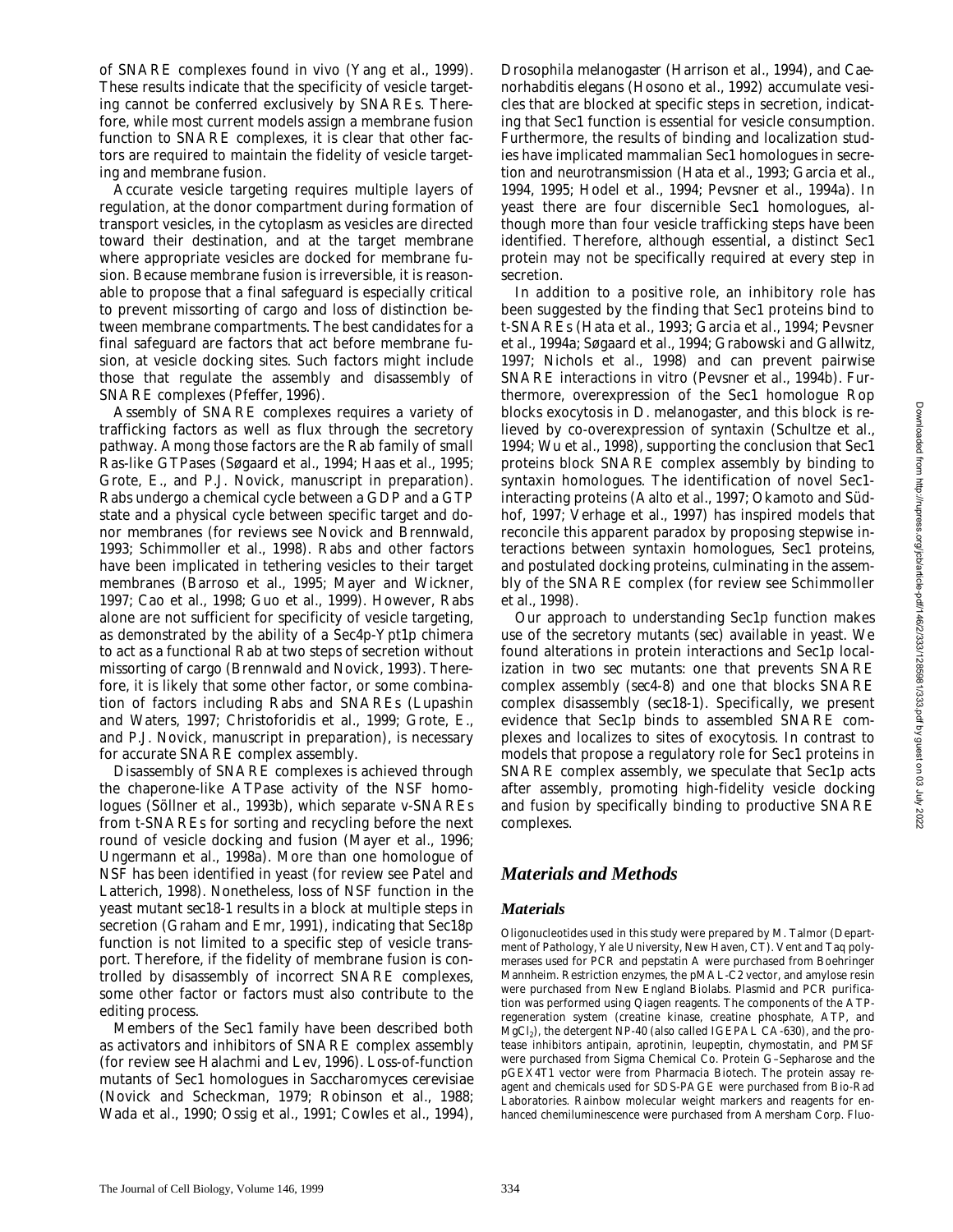rography was performed using a Kodak X-OMAT film processor and X-OMAT AR or X-OMAT BMR film.

### *Antibodies*

The monoclonal anti-MYC antibody (9E10) was prepared by the Pocono Rabbit Farm and Laboratory Inc. The monoclonal 12CA5 antibody was purchased from Boehringer Mannheim. For Sec1p antibodies, the 174 carboxyl-terminal amino acids of Sec1p were fused in frame with glutathione-S-transferase protein by subcloning the BamHI-EcoRI fragment of Sec1p (pNB680, a Yep24 vector with SEC1, from S. Keränen, VTT, Biotechnical Laboratory, Esposo, Finland) into pGEX4T1. The Sec1p-GST fusion protein used to immunize rabbits was purified using glutathione-Sepharose resin, as instructed by the manufacturer (Pharmacia Biotech, Inc.). Sec1p-GST antibodies were purified from rabbit antiserum (Cocalico) on amylose resin prebound to the same fragment of Sec1p, which was produced as a maltose-binding protein conjugate using pMAL-C2. Antiserum against purified Sso1p (a gift from A. Brünger) was generated by Cocalico. The Ssop antiserum was affinity-purified using GST-Sso1p (Rice et al., 1997) bound to glutathione agarose resin. Biotinylated anti-Ssop for immunoblotting was prepared using NHS-LC-Biotin (Pierce) according to the manufacturer's protocol. The Sncp antiserum is described elsewhere (Rossi et al., 1997). The Sec9p antiserum was a gift from P. Brennwald (Cornell University Medical School, New York, NY). Pep12p antiserum was a gift from R. Piper (University of Iowa, Iowa City, IA). Sec22p and Bos1p antisera were gifts from S. Ferro-Novick (Yale Medical School, New Haven, CT). Peroxidase-conjugated avidin was from Amersham Life Sciences, and peroxidase-conjugated secondary antibodies were from Jackson ImmunoResearch Labs, Inc. Antibodies against green fluorescent protein (GFP) were from Clontech.

# *Yeast Strains*

*S*. *cerevisiae* strains used in this study are listed in Table I. Cells were grown in a rich medium (YPD) or in a minimal medium, supplemented for auxotrophic requirements, as described (Guthrie and Fink, 1991). Epitope tagging of *SEC1*, *SSO2*, and *SNC2* used a PCR method that allows for amplification of either a triple HA or a triple c-myc epitope linked to *URA3* marker, which can be integrated directly at the amino or carboxyl terminus of a gene, as described previously (Schneider et al., 1995). For c-myc–tagged *SEC1* (NY1689, referred to as MYC-*SEC1* throughout the text), primers were designed for homologous recombination of the triple-MYC epitope plus *URA3* at the carboxyl terminus of genomic *SEC1* (forward primer 23314: GAAGAAACGTAGCAAATT-CTCGAGGTTCTTGAAAAGAAAATCTCACCATGATAAAAGG-GAACAAAAGCTGG, reverse primer 23315: GCGTTTTTTTGACAA-GAGCAAGTGATTTTTTTTATCACTGTCTTCTTTAAGGGATCA-CTATAGGGCGAATTGG). The strain referred to as HA*-SSO* (NY1692) was constructed by amplification of a triple HA epitope plus *URA3*, with primers designed to integrate the tag by homologous recombination at the amino terminus of the endogenous *SSO2* (forward primer 30298: GTAATACTTTACATTTGAAAACTGCCCATACACGCAC-AAATATTGCAGCAACAGGGAACAAAAGCTGG, reverse primer 30299: TTCATAGTTTTCAGCGTACGGATTGTTATTCTCATAAG-GATTAGCGTTGCTCATTAGGGCGAATTGGGTACC). MYC-*SEC1* and HA-*SSO* were independently crossed with *sec4-8* and *sec18-1* strains to construct strains NY1690 (MYC-*SEC1 sec4-8*), NY1691 (MYC-*SEC1 sec18-1*), NY1693 (HA-*SSO sec4-8*), and NY1694 (HA-*SSO sec18-1*). Amino-terminally tagged MYC-*SSO* (NY1704) was similarly constructed using primers 30298 and 30299 by homologous recombination of the triple MYC epitope plus *URA3*, which was subsequently looped out by selection on 5-fluoro-orotic acid (Guthrie and Fink, 1991), regenerating the *ura3-52* auxotrophy. HA-*SNC2* (NY1642) has been described previously (Abeliovich et al., 1998).

For localization studies, the *SEC1* coding sequence was replaced with *SEC1* in frame with the coding sequence of the *mut3* version of *A*. *victoria* GFP (S65G, S72A; Cormack et al., 1996) by homologous recombination (NY1699, referred to in the text as GFP*-SEC1*). The integration vector containing the GFP*-SEC1* DNA (pNB828) was constructed by a threestep process, using the *Escherichia coli* strain DH5a and standard molecular biological procedures (Sambrook et al., 1989). First, a PCR product containing the carboxyl-terminal, 42-bp fragment of *SEC1* in frame with the GFP coding sequence was ligated to a PCR product containing the 538-bp *SEC1* terminator sequence. Second, this PCR ligation product was subcloned into pNB680 at the XhoI and SphI sites. From this vector, a 1,040-bp carboxyl-terminal AvrII-SalI fragment of SEC1-plus-GFP-plus-

| Strain      | Genotype                                                                            |
|-------------|-------------------------------------------------------------------------------------|
| <b>NY13</b> | $MATA$ ura $3-52$                                                                   |
| <b>NY28</b> | $MAT\alpha$ ura 3-52 sec 4-8                                                        |
| NY179       | MATa leu2-3,112 ura3-52                                                             |
| NY1491      | MATα ura3-52 leu2-3,112 trp1 his3Δ200                                               |
| NY1642      | MATa ura3-52 leu2-3,112 SNC1::URA3 SNC2::GAL1p<br>HA3SNC2 LEU2                      |
| NY1689      | MATα ura3-52 leu2-3,112 trp1 his3Δ200<br>SEC1::SEC1MYC3URA3                         |
| NY1690      | MATα ura3-52 trp1 his3Δ200 SEC1::SEC1MYC <sub>3</sub> URA3<br>$sec4-8$              |
| NY1691      | $MAT\alpha$ ura3-52 leu2-3,112 trp1 his3 $\Delta$ 200<br>SEC1::SEC1MYC3URA3 sec18-1 |
| NY1692      | MATα ura3-52 leu2-3,112 SSO1::LEU2 SSO2::HA3SSO2                                    |
| NY1693      | $MAT\alpha$ leu2-3,112 SSO1::LEU2 SSO2::HA3SSO2 sec4-8                              |
| NY1694      | MATα ura3-52 leu2-3,112 SSO1::LEU2 SSO2::HA3SSO2<br>$sec18-1$                       |
| NY1697      | MATa ura3-52 leu2-3,112 ura3-52 SEC1::SEC1GFP<br>$URA3 \, sec4-8$                   |
| NY1698      | MATa ura3-52 SEC1::SEC1GFP URA3 sec18-1                                             |
| NY1699      | MATa ura3-52 leu2-3,112 SEC1::SEC1GFP URA3                                          |
| NY1700      | $MATA$ ura $3-52$                                                                   |
| NY1701      | $MATA$ ura $3-52$ sec $4-8$                                                         |
| NY1702      | MATa ura3-52 leu2-3,112 his3 $\Delta$ 200 SNC1::URA3 SNC2::                         |
|             | GALIpHA 3SNC2 LEU2 SEC1::SEC1MYC3URA3                                               |
| NY1704      | MATa leu2-3,112 his3 $\Delta$ 200 SSO1::LEU2 SSO2::MYC3SSO2                         |

SEC1 terminator was subcloned into the SpeI-SalI sites of the URA3 integration vector pRS306 (Sikorski and Hieter, 1989). The correct nucleotide sequence of the SEC1 fragment-GFP-SEC1 terminator was determined by microsequencing (W.M. Keck Foundation Biotechnology Resource Laboratory at Yale University). The final integration vector, pNB879, was digested with EcoRI before transformation into NY179, in order to initiate recombination at a single crossover point (near the carboxyl terminus of *SEC1*). To amplify the GFP coding sequence in frame with the carboxyl-terminal 42-bp segment of SEC1, a plasmid containing the *mut3* GFP sequence was used as a template with the forward primer 25412 (carboxyl-terminal *SEC1* fragment + GFP): GCGTTCTCGAGGTTC-TTGAAAAGAAAATCTCACCATGATAAAATGAGTAAAGGA-GAAGAACTTTTC, and a GFP reverse primer 24968: GAGCGGC-CGCTCTAGCCC. For amplification of the *SEC1* terminator sequence, pNB680 was used as a template with the forward primer 25413 (carboxylterminal GFP+SEC1 terminator): GCGGCGGGCATGGATGAACT-ATACAAATAATGATCCCTTAAAGAAGACAGTGATAAA, and the *SEC1* terminator reverse primer 25414: CATCGAGCATGCCA-GATTACTACCAGGA.

# *Immunoprecipitation (IP)*

Strains used for IP experiments were grown overnight in YPD at 25°C to an absorbance at 600 nm  $(A_{600})$  of typically 0.6–1.0. Cells were harvested and resuspended in YPD at a concentration of 15  $A_{600}$  units in 5 ml, then incubated at  $25^{\circ}$ C or  $37^{\circ}$ C for 10 min, as indicated. To stop the temperature shift, deplete the cells of ATP, and inhibit membrane fusion, the cultures were diluted 10-fold into ice-cold wash buffer (20 mM Tris, pH 7.5, 20 mM NaN<sub>3</sub>, and 20 mM NaF). Washed cells were pelleted at  $4^{\circ}$ C and resuspended in 1 ml of ice-cold IP buffer (50 mM Hepes, pH 7.4, 150 mM KCl, 1 mM EDTA, 1 mM DTT, and 0.5% NP-40), supplemented with protease inhibitors (10  $\mu$ M antipain, 1  $\mu$ g/ml aprotinin, 30  $\mu$ M leupeptin, 30  $\mu$ M chymostatin, 1  $\mu$ M pepstatin A, and 1 mM PMSF). Cells and IP buffer were transferred to 2-ml, conical, screw-capped tubes with 2 g of 1 mm zirconia-silica beads and lysed in a Mini-beadbeater-8 at full power for 4 min at 4°C (beads and instrument from Biospec Products). For lysates prepared in the presence of ATP, NaN<sub>3</sub> and NaF were omitted from the wash buffer, EDTA was omitted from the IP buffer, and an ATPregeneration system was added to a final concentration of 10  $\mu$ g/ml creatine kinase, 5 mM creatine phosphate, 1 mM ATP, and 1 mM MgCl2. The concentration of protein in the supernatant fraction of the lysates was determined by the Bio-Rad protein assay, using IgG as a protein concentra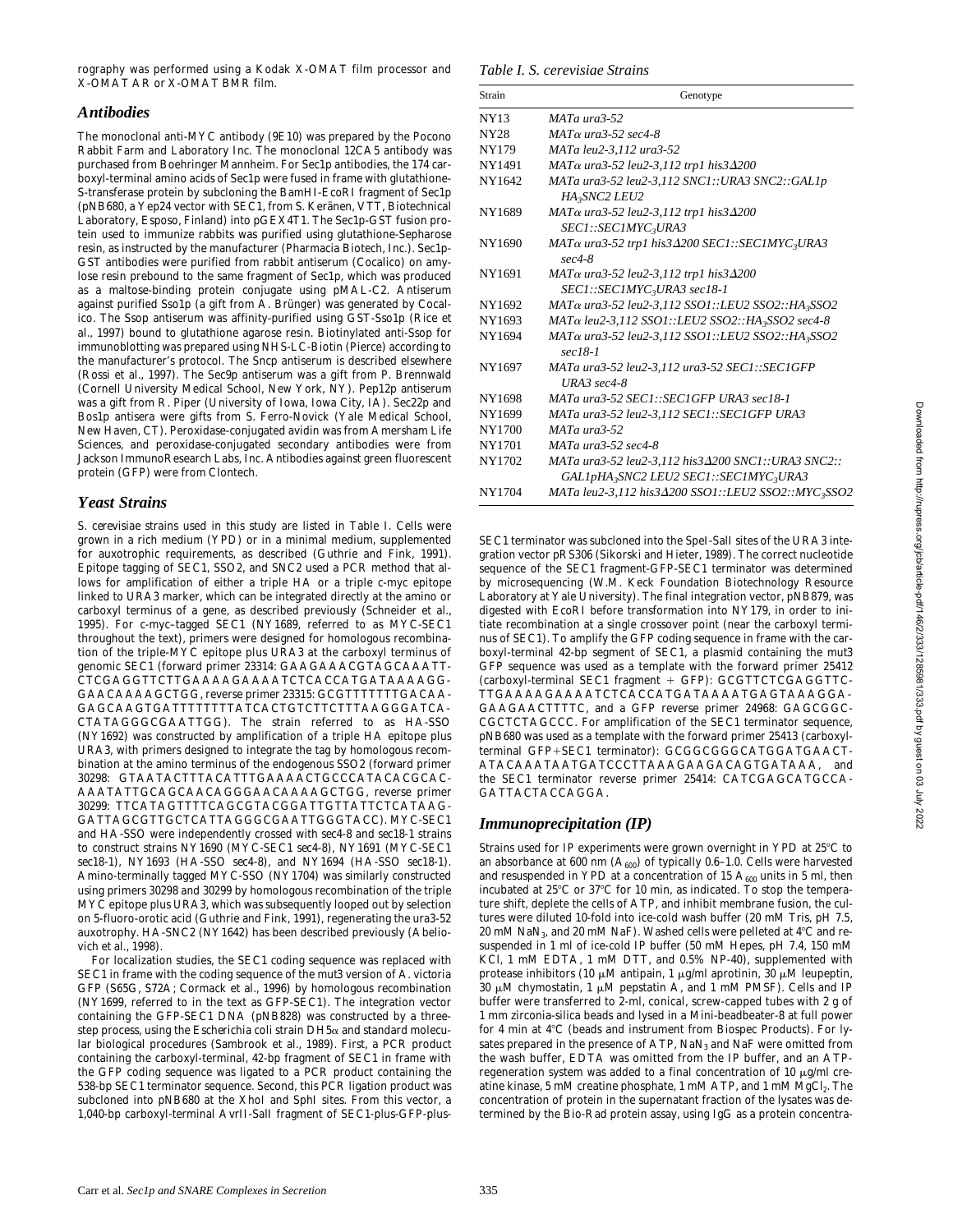tion standard. The samples were adjusted to 4 mg/ml total protein with ice-cold IP buffer plus protease inhibitors. To minimize recovery of products that adhere nonspecifically to the protein G–Sepharose beads, 1.2-ml samples were incubated with rocking for 30 min at 4°C with 30  $\mu$ l of a 50% protein G–Sepharose slurry in IP buffer. The beads, debris, and nonspecifically bound products were pelleted for 15 min at  $\sim$ 13,000 *g* in a microcentrifuge at  $4^{\circ}$ C. For each sample, 1 ml of the supernatant fraction was transferred to a clean tube on ice to which antibody was added for IP. The monoclonal antibody 9E10 was used at a 1:300 dilution to specifically precipitate MYC-tagged species. Efficiency of MYC-Sec1p recovery was typically 50%. The monoclonal antibody 12CA5 was used at 1:1,000 dilution to specifically precipitate HA-tagged species, and the Sncp antiserum was also used at a 1:1,000 dilution in Sncp IPs. After 1 h of rocking at  $4^{\circ}$ C, the beads and bound proteins were pelleted by centrifugation for 10 s at  $4^{\circ}C$ , and each sample was washed five times with 1 ml IP buffer. Proteins were eluted from the beads by boiling them in SDS sample buffer (60 mM Tris, pH 6.8, 100 mg/ml sucrose, 2% SDS, 0.05 mg/ml bromophenol blue, and 100 mM DTT) for 5 min. For stoichiometry measurements, proteins were eluted with  $0.2\%$  SDS in PBS for 5 min at  $42^{\circ}$ C to minimize elution of a cross-reacting contaminant from protein G–Sepharose beads. Proteins from the IPs were separated by SDS-PAGE on 12% minigels, and 15% minigels were used for the stoichiometry measurements. The proteins were then transferred from the gels to nitrocellulose membranes by electrophoresis for  $\sim$ 12 h at 25 mA per gel. Rainbow molecular weight markers aided the sectioning of nitrocellulose membranes according to the molecular weight of the proteins of interest. Each section was probed by Western blot analysis (using a blocking buffer of 0.5% Tween and 5% milk in PBS, pH 7.4) with antiserum against the protein of interest: Sec9p, Sncp, Pep12p, Sec22p, and Bos1p. Sec1p and MYC-Sec1p were detected with affinity-purified Sec1p antibodies. Biotinylated, affinity-purified anti-Ssop antibodies and peroxidase-conjugated avidin were used to detect Ssop amid the antibody heavy and light chains, which would otherwise cross-react with secondary antibodies. In all other cases, peroxidase-conjugated secondary antibodies (anti–mouse or anti–rabbit) were used. A chemiluminescent peroxidase substrate was used in conjunction with fluorography to reveal the presence or absence of the proteins in the IPs. For stoichiometry measurements, we used as a reference for the ratio of Ssop to Sncp in SNARE complexes the ratio of Ssop $\Delta T M$  to Sncp $\Delta T M$  in purified, soluble SNARE complexes (Sso1 and Snc1; Rice et al., 1997). Using densitometry, the band intensities of Ssop and Sncp coprecipitated with  $MYC-Sec1p$  were compared with the band intensities of  $Ssop\Delta TM$  and Sncp $\Delta$ TM in twofold serial dilutions of the purified SNARE complexes.

## *Binding Experiments with Recombinant SNAREs*

Binding studies were performed with yeast lysates prepared exactly as for the IP experiments. The recombinant, cytoplasmic domains of Sso1p, Sncp, and the SNAP-25 domain of Sec9p have been described previously (Nicholson et al., 1998). Sso1p was modified for the binding reactions by fusing the maltose-binding protein to the amino terminus (MBP-Sso1), using the pMAL-C2 system described above. MBP-Sso1 (and carboxyl-terminal truncation products) was purified and bound to amylose resin. An aliquot of resin-bound MBP-Sso1 was assembled into SNARE complexes by first adding an excess of the SNAP-25 domain of Sec9p (Sec9CT). These binary complexes were formed at  $18^{\circ}$ C for 48 h and the cytoplasmic domain of Snc2p (Snc2) was added 1 h before the binding experiment (Nicholson et al., 1998). The final recombinant protein-resin mixture was washed three times with ice-cold IP buffer before the binding reactions, to remove unbound proteins. Lysates were prepared from NY13 transformed with pNB680 for high levels of Sec1p. The supernatant fraction of the 13,000 *g* spin was diluted to 4 mg/ml (protein concentration) and incubated with 240 nM of resin-bound MBP-Sso1 or MBP-SNARE complex (MBP-Sso1:Sec9CT:Snc2) in 1-ml reactions. Samples were incubated with rocking for 1 h at 4°C. The resin was washed three times with ice-cold IP buffer and proteins were eluted by boiling for 5 min in sample buffer. Proteins were separated by SDS-PAGE on 10% minigels for Sec1p blots and 15% minigels for Coomassie-stained gels. Western blot analysis was performed with the Sec1p antibody, as described above.

# *Localization of GFP-Sec1p*

For localization studies of GFP-Sec1p, 5  $A_{600}$  units of early log phase cultures ( $A_{600} = 0.1$  in YPD at 25°C) were incubated at 25°C or shifted to 37°C for 10 min, as indicated. Cells were washed with ice-cold wash buffer, fixed in methanol at  $-20^{\circ}$ C for 10 min, washed with acetone at  $-20^{\circ}$ C, and washed three times with ice-cold PBS, pH 7.4. The fixation protocol was necessary to enhance the very faint GFP-Sec1p fluorescence detected in living *SEC*+ strains. Expression levels of GFP-Sec1p were identical in NY1697, NY1698, and NY1699, as judged by Western blot analysis of twofold, serial dilutions from samples of equal protein concentration, using the GFP antibody.

Epifluorescence microscopy was performed on a Zeiss Axiophot microscope equipped with a  $100\times$  oil-immersion objective (1.3 NA) and a fluorescein filter (FITC, excitation 480 nm, emission 535 nm, dichroic BS 505). Images were recorded on Kodak TMAX100 (ASA400) film with 30-s exposure times. Several different clones of each strain were examined to confirm the reproducibility of the observed localization of GFP-Sec1p.

# *Results*

# *Sec1p Binds to Exocytic SNAREs*

To test whether Sec1p binds to the exocytic t-SNARE Ssop, we looked for specific coprecipitation between Sec1p and Ssop in yeast cells. An IP from a strain in which Sec1p was tagged with a triple MYC epitope at its carboxyl terminus (MYC-*SEC1*) was compared with an IP from an isogenic strain with untagged Sec1p (Untagged) for the presence of a coprecipitating Ssop band by Western blot analysis (Fig. 1 A). The monoclonal MYC antibody specifically precipitated MYC-Sec1p with an efficiency of typically 50%, whereas no Sec1p was precipitated from the untagged strain. Using the Ssop antibody, we were able to detect a band corresponding to Ssop from the MYC-*SEC1* strain, but no Ssop band from the untagged strain, confirming a specific interaction between Sec1p and Ssop in yeast cell lysates. By comparing the intensity of the Ssop band in MYC-Sec1p IPs to the intensity of the Ssop band in threefold serial dilutions of the lysate, we estimate that  $\sim 0.2\%$  of the total Ssop is bound to MYC-Sec1p.

Because Ssop is known to associate with the other exocytic t-SNARE Sec9p and the exocytic v-SNARE Sncp, we used Western blot analysis to probe for the presence of these SNARE proteins in the MYC-Sec1p IP. This analysis revealed the presence of both Sncp and Sec9p (Fig. 1 A) in addition to Ssop. By comparing the intensities of Sncp and Sec9p bands in the IPs to the intensity of threefold serial dilutions of the lysate, we estimate that  $\sim$ 0.4% of Sncp and 2% of the Sec9p is bound to MYC-Sec1p, assuming minimal degradation of these proteins during lysis. This small percentage of the total SNARE proteins present in the MYC-Sec1p IPs is reasonable, when compared with the 1% of total SNAREs assembled into exocytic SNARE complexes in yeast lysates (Grote, E., and P.J. Novick, manuscript in preparation).

To confirm the presence of Sncp in the MYC-Sec1p IPs, we looked directly for coprecipitation of MYC-Sec1p and HA-Sncp from a strain expressing both epitope-tagged proteins (MYC-*SEC1* HA-*SNC*). MYC-Sec1p and HA-Sncp were coprecipitated using either the monoclonal MYC antibody or the monoclonal HA antibody (Fig. 1 B), while neither antibody precipitated Sncp or Sec1p from an untagged strain. The detection of Sncp in addition to the t-SNAREs in the MYC-Sec1p IPs suggests that these proteins are assembled as SNARE complexes.

Another interpretation of the result that all three of the exocytic SNAREs coprecipitate with MYC-Sec1p is that Sec1p binds nonspecifically to all SNAREs. To address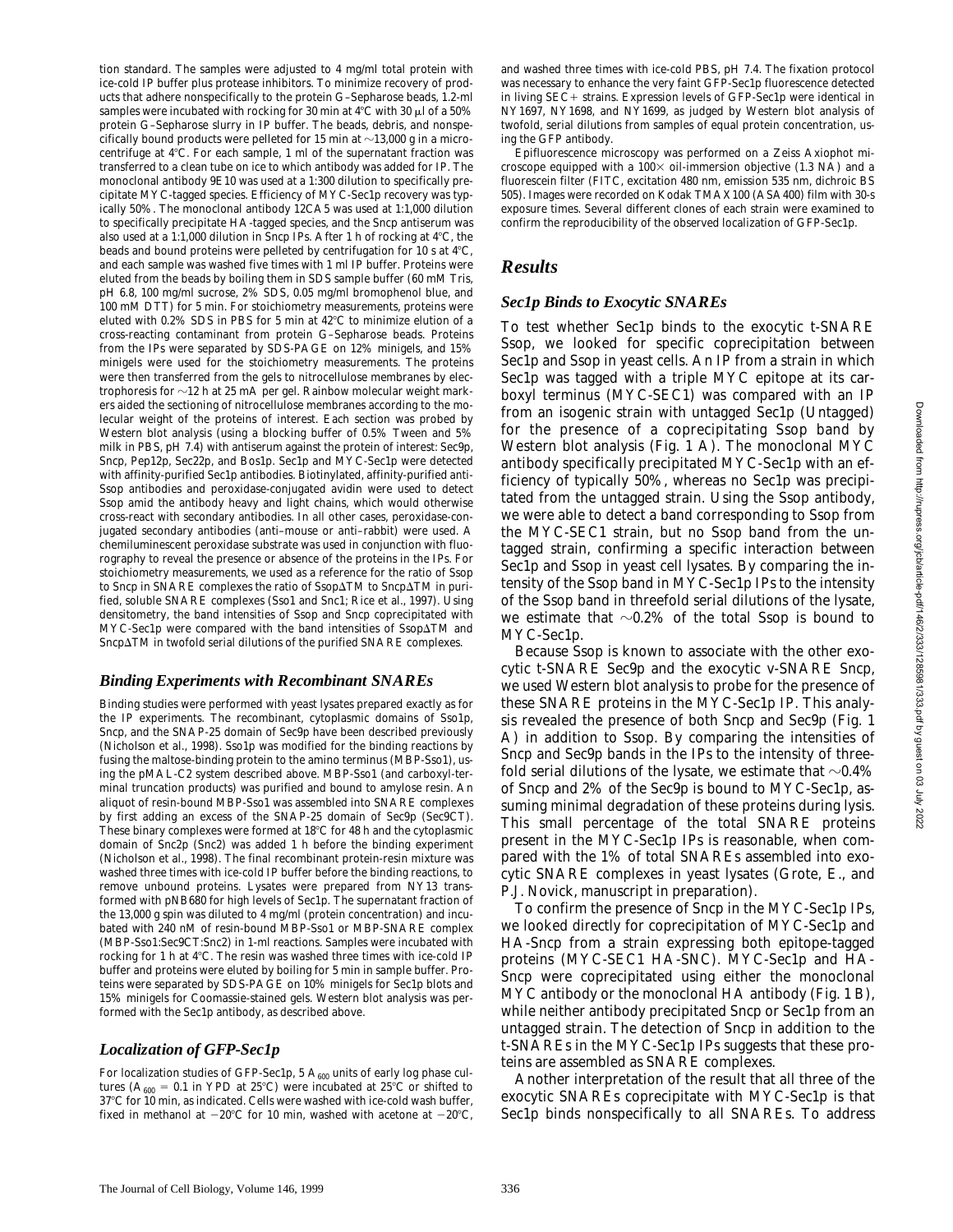

*Figure 1.* MYC-Sec1p binds to all three exocytic SNAREs. (A) Ssop, Sec9p, and Sncp coprecipitate with MYC-Sec1p. 15  $A_{600}$  units of either untagged (NY1491) or MYC-*SEC1* (NY1689) cells were harvested and diluted 10 fold into ice-cold wash buffer (20 mM Tris-Cl, pH 7.5, plus 20 mM  $\text{NaN}_3$ , and 20 mM NaF) to inhibit membrane fusion and to deplete intracellular ATP. Cells were lysed in ice-cold IP buffer (50 mM Hepes, pH 7.4, 150 mM KCl, 1 mM EDTA, 0.5% NP-40 plus protease inhibitors) to solubilize proteins and inhibit ATP hydrolysis. Anti-MYC IPs were probed for coprecipitated SNARE proteins with antibodies to Sec9p, Ssop, and Sncp using standard Western blot analysis. (B) MYC-Sec1p coprecipitates with HA-Sncp. Lysates of untagged (NY1491) and MYC-*SEC1* HA-*SNC* (NY1702) were prepared as in A. To

detect coprecipitation of HA-Sncp with MYC-Sec1p, MYC-Sec1p IPs were blotted for HA-Sncp using the monoclonal HA antibody. To detect coprecipitation of MYC-Sec1p with HA-Sncp, HA-Sncp IPs were blotted for MYC-Sec1p using the Sec1p antibody. (C) Nonexocytic SNAREs do not coprecipitate with MYC-Sec1p. IPs from lysates of untagged (NY1491) and MYC-*SEC1* (NY1689) strains were divided into four samples and analyzed for coprecipitated SNARE proteins with antibodies to Ssop, Pep12p, Sec22p, and Bos1p. The lysate shown is 2% of the protein used for the IP. (D) Stoichiometry of SNARE proteins bound to MYC-Sec1p. IPs from lysates of untagged (NY1491) and MYC-*SEC1* (NY1689) were probed with antibodies to Ssop and Sncp. The ratio of Ssop to Sncp coprecipitated with MYC-Sec1p was compared with twofold serial dilutions of purified, soluble SNARE complexes, in which the ratio of soluble SNAREs, Ssop $\Delta$ TM to Sncp $\Delta$ TM to Sec9p (SNAP-25-like domain), is 1:1:1.

this possibility, MYC-Sec1p IPs were probed with antisera specific to SNAREs that function at other steps in vesicle trafficking. No coprecipitation of Sec22p, Pep12p, or Bos1p was detected in MYC-Sec1p IPs, when compared with MYC IPs from an untagged strain (Fig. 1 C), in spite of the fact that each antibody easily detected  $< 0.2\%$  of its antigen from the lysate (2% shown). These findings support the conclusion that Sec1p binds specifically to exocytic SNAREs in yeast cell lysates.

While the recovery of all three exocytic SNAREs in MYC-Sec1p IPs suggests an interaction between MYC-Sec1p and SNARE complexes, it remains possible that Sec1p predominantly binds to one of the proteins (for example, Ssop) which is not assembled into SNARE complexes. To address this possibility, we compared the ratio of Ssop to Sncp in the MYC-Sec1p IPs with the 1:1 ratio of Ssop to Sncp in purified yeast exocytic SNARE complexes (Rice et al., 1997). The purified SNARE complexes consist of the cytoplasmic domains of Ssop (Ssop $\Delta TM$ ) and Sncp  $(Sncp\Delta TM)$  but only the region of Sec9p homologous to SNAP-25. Thus, we were able to probe for the Ssop and Sncp epitopes, but not the Sec9p fragment, with our antibodies (Fig. 1 D). The ratio of the Ssop $\Delta TM$  to Sncp $\Delta TM$ 

band intensities was 1.45 in the equimolar complex (an average of two measurements, 1.2 and 1.7; see Materials and Methods). The band intensity ratio of Ssop to Sncp in the IPs (an average of two measurements, 1.2 and 1.4) was 1.3. Thus, the ratio of Ssop $\Delta$ TM to Sncp $\Delta$ TM in the purified SNARE complexes closely resembles the ratio of Ssop to Sncp in the IPs, indicating that SNARE complexes are greatly enriched in the MYC-Sec1p IPs. These results are consistent with the notion that Sec1p interacts predominantly with SNARE complexes.

### *Effects of SNARE Complex Assembly and Disassembly on Interactions with Sec1p*

Because SNARE complex assembly and disassembly are known to be defective in certain *sec* mutants, we asked how the association between Sec1p and Ssop is affected in these mutants. The Rab mutant *sec4-8* is defective in exocytic SNARE-complex assembly (Grote, E., and P.J. Novick, manuscript in preparation); accordingly, we detected little coprecipitating Ssop in a Sncp IP from a *sec4-8* strain shifted to the restrictive temperature  $(37^{\circ}C)$  for 10 min. In the same experiment, we examined Ssop coprecipitated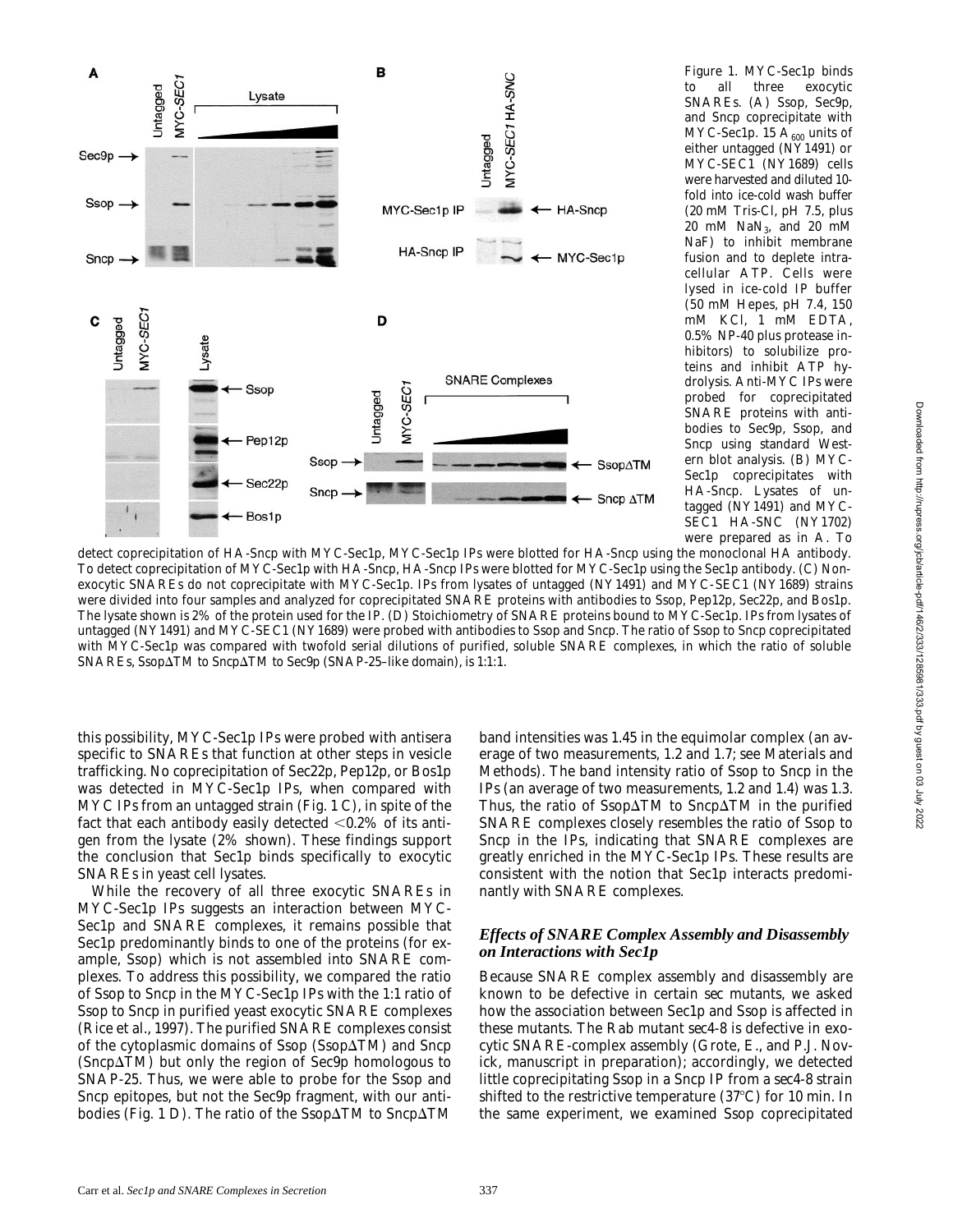

*Figure 2.* Conditions that alter the abundance of SNARE complexes also alter the Sec1p-Ssop interaction. (A) The interaction of Ssop with either MYC-Sec1p or Sncp is altered in *sec* mutants. *SEC*1 (NY1689), *sec4-8* (NY1690), and *sec18-1* (NY1691) MYC-*SEC1* strains were shifted to 37°C for 10 min. The Ssop antibody was used to detect Ssop from the anti-Sncp and the anti-MYC IPs. (B) Sec18p disassembles SNARE complexes and disrupts the Sec1p-Ssop interaction. Lysates of *SEC*+ (NY1689) and *sec18-1* (NY1691) MYC-*SEC1* strains were prepared either with ATP  $(+)$  or without ATP  $(-)$ , and the anti-MYC or anti-Sncp IPs were probed for coprecipitated Ssop. When ATP was required,  $\text{NaN}_3$  and  $\text{NaF}$  were omitted from the wash buffer, and EDTA was replaced by an ATP-regeneration system (10  $\mu$ g/ml creatine kinase, 5 mM creatine phosphate, 1 mM ATP, and 1 mM  $MgCl<sub>2</sub>$ ) in the IP buffer.

with MYC-Sec1p from the *sec4-8* strain and found that the association between MYC-Sec1p and Ssop was also impaired, indicating that the defect in SNARE complex assembly is correlated with a defect in the Sec1p-Ssop interaction (Fig. 2 A, *sec4-8*). The mutant *sec18-1* is defective in SNARE complex disassembly, as reflected by an excess (two- to fivefold) of Ssop detected in Sncp IPs from a  $sec18-1$  strain shifted to the restrictive temperature  $(37^{\circ}C)$ for 10 min. Under the same conditions, we observed enhanced coprecipitation of Ssop with MYC-Sec1p from the *sec18-1* mutant (Fig. 2 A, *sec18-1*), demonstrating a correlation between increased abundance of SNARE complexes and an increased amount of Ssop bound to MYC-Sec1p.

We then asked how the interaction between Sec1p and Ssop is affected by the disassembly of SNARE complexes in lysates. The ATPase activity of Sec18p is essential for SNARE complex disassembly (Brennwald et al., 1994); therefore, conditions that inhibit ATP hydrolysis preserve SNARE complexes in yeast lysates. For this reason, our standard IPs are performed with cells washed in the presence of  $\text{Na}\text{N}_3$  and  $\text{Na}\text{F}$  (to deplete the cells of ATP) and lysed in the presence of EDTA (to chelate magnesium) to minimize disassembly of SNARE complexes by Sec18p activity. Using these conditions for both Sncp and MYC-Sec1p IPs, we observed Ssop coprecipitated with both Sncp and MYC-Sec1p (Fig. 2 B,  $-ATP$ ). This result indicates that Sec1p associates with Ssop under conditions that preserve SNARE complexes. Conversely, in the presence of ATP and magnesium, SNARE complexes in yeast lysates are effectively disassembled (Brennwald et al., 1994). Little Ssop coprecipitated with either Sncp or MYC-Sec1p if  $NaN<sub>3</sub>$  and  $NaF$  were absent from the wash buffer and cells were lysed in the presence of an ATP-regeneration system (Fig. 2 B,  $+ATP$ ). This result indicates that the Sec1p-Ssop interaction is virtually eliminated under conditions that effectively disassemble SNARE complexes.

While ATP-dependent disassembly of SNARE complexes can be attributed to Sec18p, it is possible that other ATP-dependent processes could affect the association of Sec1p with Ssop. For example, phosphorylation of neuronal Sec1 protein was shown to inhibit its association with syntaxin (Fujita et al., 1996; Shuang et al., 1998). To address this possibility, we repeated the MYC-Sec1p IPs in the *sec18-1* background in the presence of an ATP source, or in its absence. Ssop coprecipitates with MYC-Sec1p in *sec18-1* under both of these conditions (Fig. 2 B, *sec18-1*). The partial effect of ATP seen in the MYC-Sec1p IP from *sec18-1* is also observed in Sncp IPs (data not shown) and is believed to be due to low levels of ATPase activity of the mutant Sec18p under the IP conditions. Thus, like SNARE complexes, the association between Ssop and MYC-Sec1p is disrupted by an ATP-dependent and Sec18p-dependent process.

### *Sec1p Binds to Preassembled SNARE Complexes*

The association between Sec1p and Ssop is dependent on the same factors that affect SNARE complex assembly and disassembly, indicating that assembled SNARE complexes are required for an association between Ssop and Sec1p. However, the experiments described above do not address the order of assembly of Sec1p and SNAREs into Sec1p-bound SNARE complexes. Does Sec1p first bind to Ssop before it assembles into SNARE complexes, or does Sec1p bind to SNARE complexes after they are assembled? To determine the order of assembly, we performed "mixing" experiments, in which an association between proteins is detected by coprecipitation of a protein from one strain with a protein from another strain when the two strains are lysed together.

The mixing protocol was first used to ask if SNARE complexes assemble only in vivo, or if Ssop from one strain can assemble with Sncp from another strain in a mixed lysate (Fig. 3 A). In one strain (MYC-*SSO*), the only copy of Ssop was tagged with a triple-MYC epitope, producing a strain with MYC-Ssop, and untagged Sncp. In another strain (HA-*SNC*), the only copy of Sncp was tagged with a triple-HA epitope, producing a strain with HA-Sncp, and untagged Ssop. The cultures were mixed 1:1 (based on  $A_{600}$ ) before lysis. The monoclonal HA antibody was used to precipitate HA-Sncp from lysates of MYC-*SSO*, HA-*SNC*, or a mixture of the two strains (MIX). In the HA IPs, the endogenous, untagged Ssop coprecipitated with HA-Sncp from HA-*SNC* lysates. No Ssop coprecipitated from MYC-*SSO*, due to the absence of HA-Sncp in that strain. In the mixed sample, untagged Ssop, but not MYC-Ssop, coprecipitated with HA-Sncp,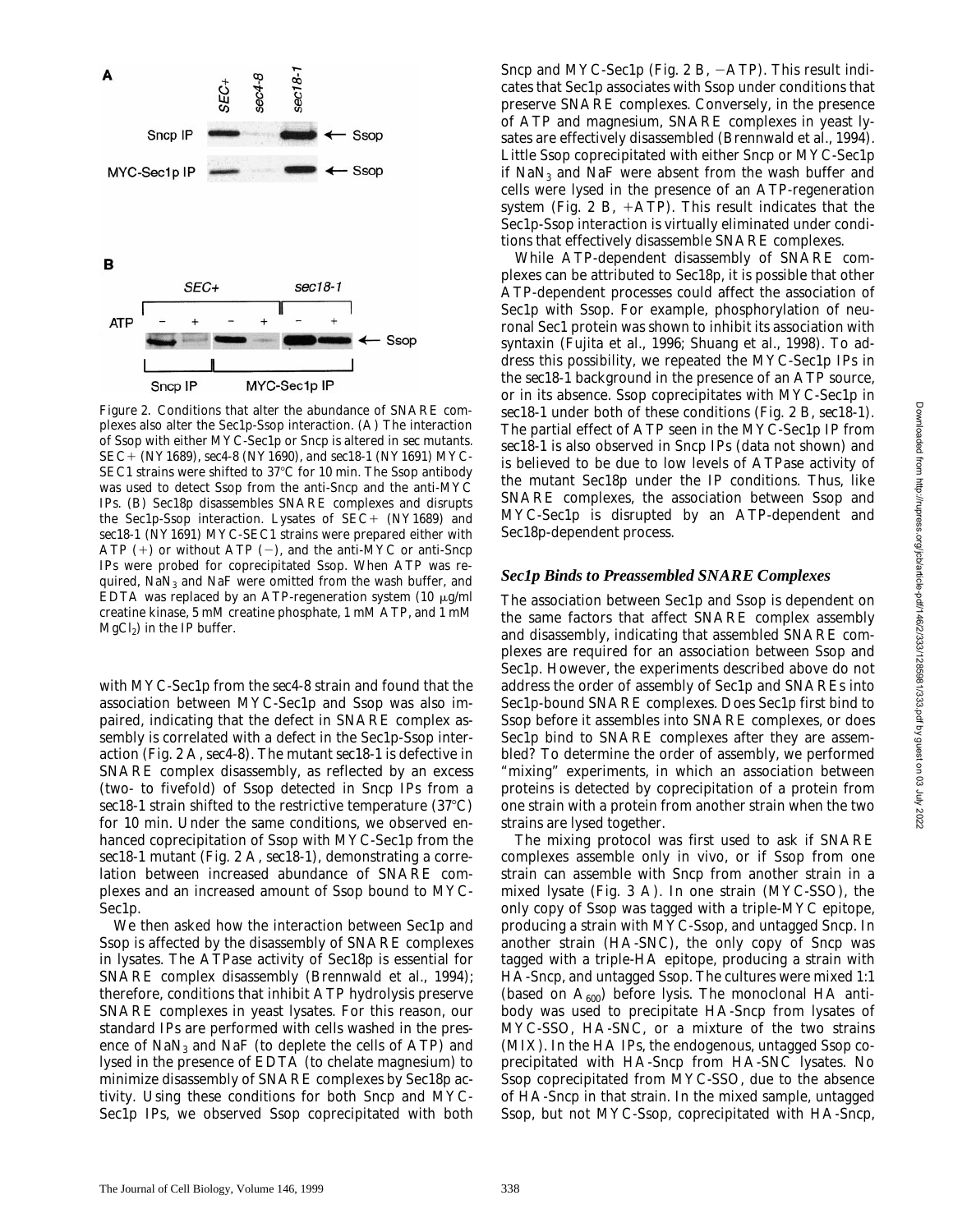

*Figure 3.* Exocytic SNARE complexes assemble only in vivo, but Sec1p can bind to SNARE complexes in lysates. For each experiment, a mixing protocol was used to test for the ability of epitope-tagged proteins expressed in two different strains to bind to each other. The strains that were mixed in each experiment are depicted schematically above the results, with the products of the relevant genes listed after the strain names. (A) Exocytic SNARE complexes assemble in vivo, not in yeast lysates. HA-*SNC* (NY1642) and MYC-*SSO* (NY1704) were mixed 1:1 before lysis (MIX). Sso proteins coprecipitated in the anti-HA IPs were detected with the Ssop antibody. Lysates shown represent  $\sim$ 1% of the protein used for the IPs. (B) Sec1p binds to Ssop in yeast lysates. MYC-*SEC1* (NY1689) and HA-*SSO* (NY1692) were mixed 1:1 before lysis (MIX). Sso proteins coprecipitated in the anti-MYC IPs were detected with the Ssop antibody. Lysates shown represent 1% of the protein used for the IPs. Note that in these mixing experiments HA-Ssop runs as a doublet, and there are two distinct cross-reacting bands detected in the Western blot, one in the lysate and one in the IPs.

despite its presence in the lysate used for the IP. The absence of MYC-Ssop in the HA-Sncp IPs from the mixed sample indicates that the SNARE complexes detected in these experiments are formed exclusively in vivo. No further assembly of SNARE complexes can be detected in the lysates.

Since SNARE complex assembly is completed in vivo, we could ask whether Sec1p binds to these preassembled SNARE complexes in lysates, using the mixing protocol to test for the association of Sec1p from one strain with Ssop from another strain (Fig. 3 B). For these mixing experiments, MYC-*SEC1* was used as the source of MYC-Sec1p plus untagged Ssop. In the other strain (HA-*SSO*) the sole copy of Ssop was tagged with a triple-HA epitope, producing a strain with HA-Ssop and untagged Sec1p. The cultures were mixed 1:1 before lysis. The monoclonal MYC antibody was used to precipitate MYC-Sec1p from lysates of MYC-*SEC1*, HA-*SSO* or a mixture of the two strains (MIX). In the MYC IPs, untagged Ssop coprecipitated with MYC-Sec1p from the MYC-*SEC1* strain. No Ssop protein coprecipitated from HA-*SSO*, due to the absence of MYC-Sec1p. In the mixed sample, not only untagged Ssop, but also HA-Ssop, coprecipitated with MYC-Sec1p. The presence of the HA-Ssop band in the IP of the mixed sample indicates that Sec1p can bind to Ssop in lysates. Because the interaction between Sec1p and Ssop requires SNARE complexes, and SNARE complexes are preformed in vivo, we conclude that Sec1p can bind to SNAREs after they are assembled into SNARE complexes. Furthermore, the results of these mixing experiments indicate either that the binding of Sec1p to SNARE complexes has a significant rate of exchange, or that a previously unavailable pool of SNARE complexes becomes exposed during the experiment.

From the results of these mixing experiments, we conclude that Sec1p binds to preassembled SNARE complexes. If this conclusion is correct, then the interaction between Sec1p and Ssop should be limited by the abundance of SNARE complexes present in the lysate, not by the total amount of Sec1p or SNAREs. To test this prediction, we repeated the mixing experiment, exploiting the *sec* mutants for their altered levels of SNARE complexes. In this experiment, HA-*SSO* and MYC-*SEC1* strains with either a *SEC*+ or *sec* genotype were mixed and shifted to the restrictive temperature for 10 min before lysis (Fig. 4). The MYC IP from the *SEC*+ mixture (Fig. 4, lane 1) indicates HA-Ssop bound to MYC-Sec1p, as shown in Fig. 3 B. If HA-*SSO* carried a *sec4-8* mutation, untagged Ssop, but not HA-Ssop, coprecipitated with MYC-Sec1p (Fig. 4, lane 2). However, if MYC-*SEC1* carried the *sec4-8* mutation, HA-Ssop, but none of the untagged Ssop, coprecipitated with MYC-Sec1p (Fig. 4, lane 4). These results indicate that the Ssop from a *sec4-8* strain is not competent to bind to MYC-Sec1p, even with wild-type Sec4p in the mixed lysate. In contrast, the MYC-Sec1p from a *sec4-8* strain does bind the Ssop contributed from a *SEC*+ strain.

Similar mixing experiments were performed between the disassembly mutant, *sec18-1*, and *SEC*+ strains. If HA-*SSO* carried a *sec18-1* mutation, an excess of HA-Ssop and an unchanged level of untagged Ssop coprecipitated with MYC-Sec1p (Fig. 4, lane 3), when compared with the levels of HA-Ssop and Ssop coprecipitated from a mixture of the two  $SEC+$  strains (Fig. 4, lane 1). Likewise, if MYC-*SEC1* carried the *sec18-1* mutation, an excess of untagged Ssop and an unchanged level of HA-Ssop (Fig. 4, lane 5) coprecipitated with MYC-Sec1p, when compared with the levels of these proteins coprecipitated from a mixture of the two *SEC*+ strains. HA-Ssop did not precipitate with the MYC antibody in the absence of MYC-Sec1p (Fig. 4, lane 6), as shown previously (Fig. 3 B). These results indicate that elevated levels of Ssop coprecipitated with MYC-Sec1p only when the Ssop was from a *sec18-1*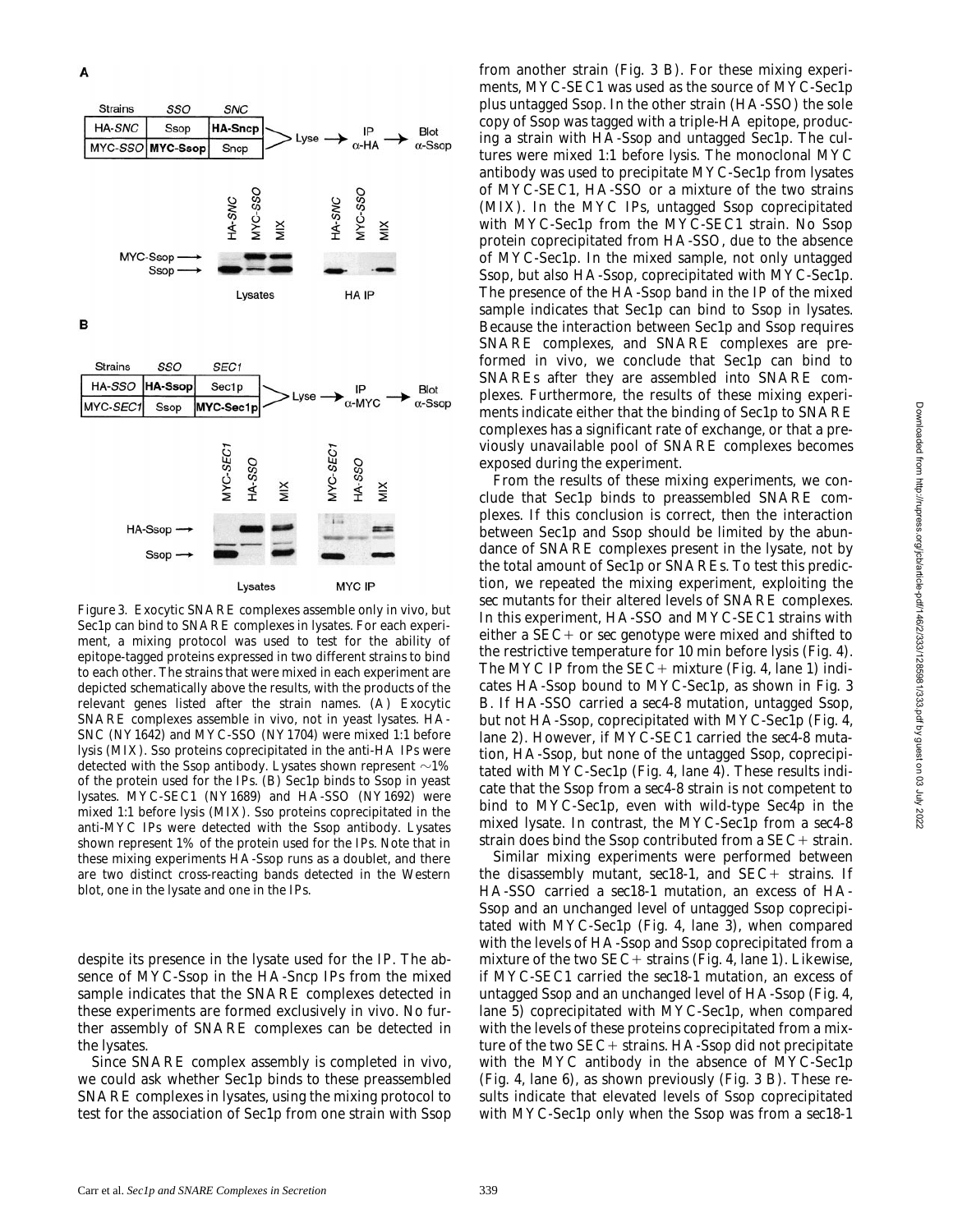

*Figure 4.* The interaction between Sec1p and Ssop is limited by the abundance of SNARE complexes recovered from *sec* mutants. HA-*SSO* and MYC-*SEC1* strains were mixed and lysed to look for coprecipitation of HA-Ssop with MYC-Sec1p as in Fig. 3 B, except that *SEC*1 cells were mixed with either *sec4-8* or *sec18-1* cells. For each pair of strains mixed, the *sec* genotypes are indicated in boxes between the MYC IPs and the lysates. In lanes 1–3, MYC-*SEC1 SEC*1 (NY1689) was mixed 1:1 with HA-*SSO SEC*1 (NY1692), HA-*SSO sec4-8* (NY1693), and HA-*SSO sec18-1* (NY1694), respectively. In lanes 4–6, HA-*SSO SEC*1 (NY1692) was mixed with MYC-*SEC1 sec4-8* (NY1690), MYC-*SEC1 sec18-1* (NY1691), and lysis buffer (—), respectively. Mixed cultures were shifted to  $37^{\circ}$ C for 10 min. Sso proteins coprecipitated with MYC-Sec1p were detected with the Ssop antibody. Lysates shown represent 1% of the protein used for the IPs.

strain. In contrast, MYC-Sec1p from the *sec18-1* strain is unaltered in its ability to coprecipitate Ssop.

The results of mixing experiments with *SEC*+ and *sec* strains support the conclusion that Sec1p binds to Ssop after it is assembled into SNARE complexes. As predicted, the interaction between MYC-Sec1p and Ssop is limited by the abundance of SNARE complexes present in the mixed lysates. In contrast, the concentration of MYC-Sec1p in the lysate does not limit the amount of Ssop coprecipitated with MYC-Sec1p, as indicated by the ability of MYC-Sec1p from one strain to coprecipitate both wildtype levels of Ssop from the *SEC*+ strain plus enhanced levels of Ssop from the *sec18-1* strain. Furthermore, neither the *sec4-8* nor the *sec18-1* mutant causes an irreversible change in MYC-Sec1p that affects its ability to associate with Ssop in the lysates. We cannot exclude the possibility that Sec1p also functions before SNARE complex assembly by binding transiently or with low affinity to Ssop. However, the observations that SNARE complexes are preformed in vivo and that Sec1p can bind to preassembled SNARE complexes from another strain demonstrate that prior association with Ssop is not required for Sec1p to bind to SNARE complexes.

### *Sec1p Binds Recombinant SNARE Complexes*

In light of the results from IP experiments, we were prompted to examine whether Sec1p can interact with purified, recombinant SNARE complexes. Complete reconstitution of Sec1p-bound SNARE complexes from purified components was impossible, because recombinant Sec1p aggregates irreversibly (Munson, M., and F. Hughson, unpublished observations). Therefore, we used resinbound, recombinant SNAREs to recover Sec1p from yeast lysates. Soluble, recombinant Sso1 protein was fused to the carboxyl terminus of maltose-binding protein (MBP-Sso1). As a source of Sec1p, we prepared a lysate from a yeast strain overexpressing Sec1p. Binding reactions were prepared with either resin-bound, uncomplexed MBP-Sso1 or resin-bound MBP-Sso1:Sec9CT:Snc2, prepared as has been previously described (see Materials and Methods; Nicholson et al., 1998). In spite of the fact that equimolar amounts of MBP-Ssop and MBP-SNARE complexes were used in the binding reactions, Sec1p bound preferentially to the ternary complex, with minimal binding to MBP-Sso1 alone (Fig. 5). While Sec1p recovery was maximal from lysates with high levels of Sec1p, the same results were obtained with lysates from strains expressing endogenous levels of Sec1p (data not shown). In each case, the amount of Sec1p bound to recombinant SNARE complexes was too low to detect by Coomassie stain. This substoichiometric binding suggesting that only a fraction of the Sec1p molecules or SNARE complexes was competent for binding. Alternatively, the affinity or association/ dissociation rates prevented quantitative recovery of Sec1p with the recombinant proteins.

### *GFP-Sec1p Is Concentrated at Sites of Secretion*

Because Sec1p binds to exocytic SNARE complexes, we predicted that these proteins would colocalize at sites of secretion. Secretion is localized to specific sites in the yeast



*Figure 5.* Recombinant SNARE complexes bind Sec1p from yeast lysates. Amylose resin-bound MBP-Sso1 and MBP-Sso1: Sec9CT:Snc2 complex were used at 240 nM in 1-ml binding reactions with a lysate from a strain overexpressing Sec1p (NY13 transformed with pNB680). After washing, resin with MBP-Sso1 alone, MBP-Sso1 bound to lysate, MBP-Sso1:Sec9CT:Snc2 alone, and MBP-Sso1:Sec9CT:Snc2 bound to lysate were separated by 10% SDS-PAGE gels and blotted with the Sec1p antibody. A 15% SDS-PAGE Coomassie-stained gel indicates 25% of the resin-bound recombinant proteins used in each of the binding reactions. Note that carboxyl-terminal truncation products of MBP-Sso1 are also bound to the amylose resin and that Snc2 does not stain well with Coomassie (Nicholson et al., 1998).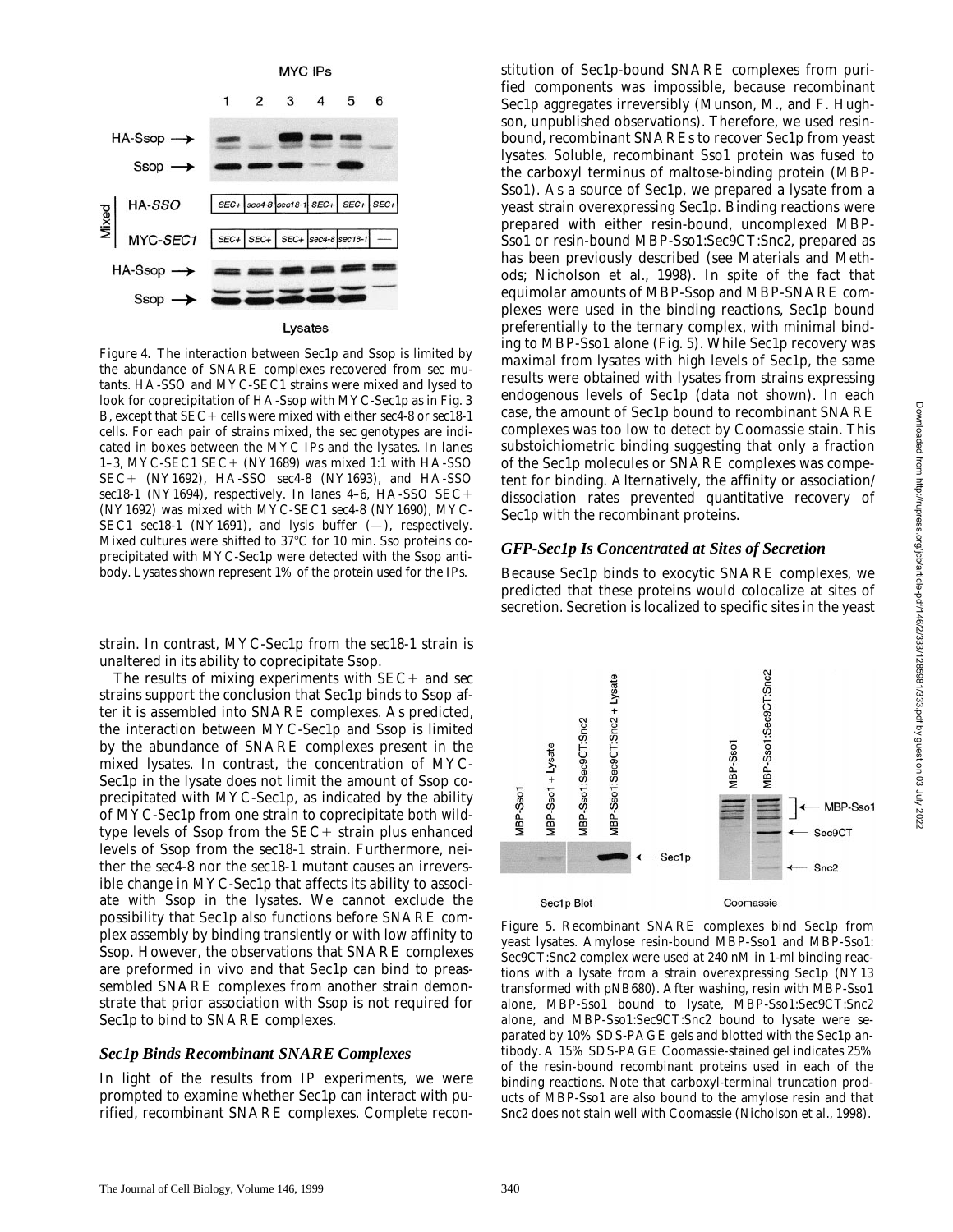cell, such as the site of the emerging daughter cell (bud), the tip of the growing bud, and the junction, or "neck," between the mother and daughter cells during cytokinesis (Lew and Reed, 1995). Previous studies have shown that the t-SNAREs Ssop and Sec9p are distributed over the entire plasma membrane (Brennwald et al., 1994), and that Sncp is enriched in vesicle fractions from yeast lysates (Protopopov et al., 1993). SNARE complexes have not been localized in yeast cells; however, they are predicted to assemble at sites of secretion, based on their proposed function in vesicle docking and membrane fusion.

To observe the localization of Sec1p in yeast cells we created a Sec1p-green fluorescent protein chimera (GFP-Sec1p) by gene replacement, and we used fluorescence microscopy to detect sites of concentrated GFP-Sec1p (Fig. 6). GFP-*SEC1* was introduced into *SEC*+, *sec4-8*, and *sec18-1* strains, and the resulting strains are described in Table I. The temperature sensitivity of the *SEC*+ and *sec18-1* strains was unaffected by the presence of GFP-*SEC1*, but the *sec4-8* strain displayed modestly slower growth in the presence of GFP-*SEC1*. The expression level of GFP-Sec1p was identical in all three strains, as determined by Western blot analysis of serial dilutions of the lysates (data not shown). In *SEC*+ cells incubated at either  $25^{\circ}$ C or  $37^{\circ}$ C, GFP-Sec1p could be detected in some cells as faint fluorescence, concentrated at the tips of small buds, or at mother-daughter necks. However, in *sec4-8* cells, GFP-Sec1p localization was not apparent in any of the cells incubated at either  $25^{\circ}$ C or  $37^{\circ}$ C. The autofluorescence detected at both temperatures was also observed in *sec4-8* cells with an untagged *SEC1* gene (No GFP). In the *sec18-1* cells incubated at 25°C, fluorescent GFP-Sec1p was observed concentrated at bud tips and mother-daughter necks. The GFP-Sec1p fluorescence was more intense and more easily detected in *sec18-1* cells incubated at 37°C than in *SEC*+ cells incubated at either temperature. Although in these experiments we have not ruled out the possibility that other factors are required for Sec1p localization, the localization of Sec1p in *SEC*+ and *sec* mutant cells is consistent with the proposal that Sec1p binds to assembled SNARE complexes at sites of secretion.

# *Discussion*

In agreement with binding studies of syntaxin homologues and members of the Sec1 family from various systems (Hata et al., 1993; Garcia et al., 1994; Pevsner et al., 1994b; Søgaard et al., 1994; Grabowski and Gallwitz, 1997; Nichols et al., 1998), we observe the syntaxin homologue Ssop bound to Sec1p in immunoprecipitates from yeast lysates. However, while others have found an interaction between Sec1 homologues and syntaxin homologues in the absence or even to the exclusion of other SNARE proteins, we observe that Sec1p coprecipitates all three components of the exocytic SNARE complex, Ssop, Sec9p, and Sncp.

Several observations suggest that Sec1p preferentially coprecipitates with SNAREs assembled into SNARE complexes. The ratio of Ssop to Sncp in Sec1p IPs resem-



*Figure 6.* The localization of GFP-Sec1p to sites of exocytosis is altered in *sec* mutants. *SEC*+ GFP-Sec1p (NY1699), *SEC*+; No GFP (NY 1700), *sec4-8* GFP-Sec1p (NY1697), *sec4-8*; No GFP (NY1701) and *sec18-1* GFP-Sec1p (NY1698) were grown to early log phase. 5  $A_{600}$  units were concentrated and incubated at  $37^{\circ}$ C for 10 min (or incubated at  $25^{\circ}$ C), then diluted 10-fold into ice-cold wash buffer. Cells were fixed with methanol and acetone, washed with ice-cold PBS, and visualized by epifluorescence microscopy.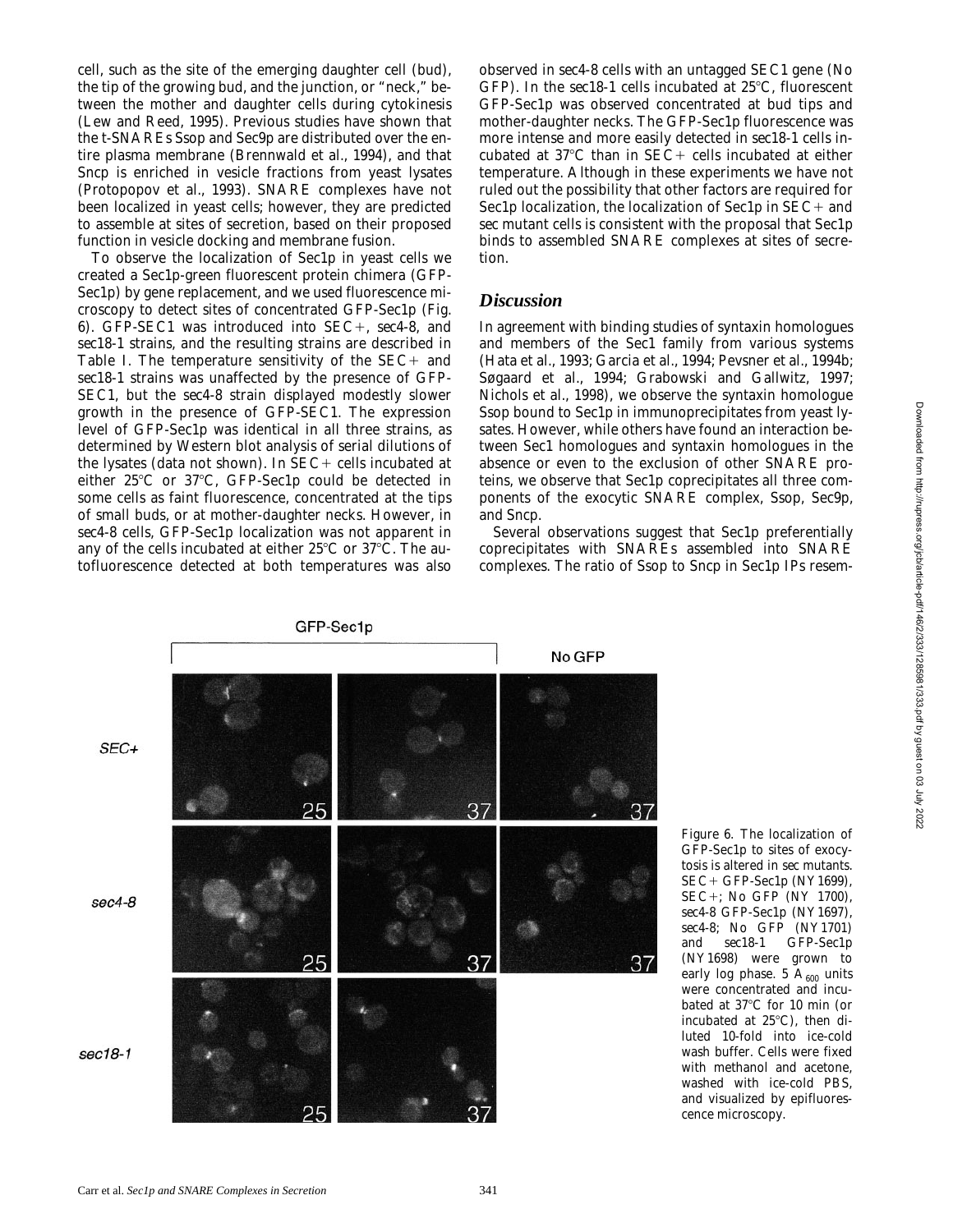bles the 1:1 ratio of these two proteins in purified SNARE complexes. This finding indicates a significant enrichment of SNARE complexes in the Sec1p IPs, because only  $\sim$ 1% of the exocytic SNAREs are assembled into complexes (Grote, E., and P.J. Novick, manuscript in preparation). Moreover, the extent of coprecipitation of Ssop with Sec1p depends on the abundance of assembled SNARE complexes in the assembly mutant *sec4-8* and in the disassembly mutant *sec18-1*, as predicted if Sec1p binds assembled SNARE complexes.

Coprecipitation of Sec1p and Ssop is highly sensitive to disassembly of SNARE complexes by the ATPase activity of Sec18p; therefore, it is only observed in the absence of ATP or in a *sec18-1* mutant. These results are consistent with an earlier observation concerning the ER-to-Golgi trafficking step in yeast. The Sec1 homologue Sly1p was found to coprecipitate with the ER-to-Golgi SNARE complex (Sed5p, Bos1p, Bet1p, and Sec22p), but this interaction was observed only in the *sec18-1* mutant (Søgaard et al., 1994). By contrast, the interaction between Sed5p (the ER-to-Golgi syntaxin homologue) and Sly1p was not dependent on the *sec18-1* mutation (see also Lupashin and Waters, 1997). Furthermore, Sly1p has a high affinity for Sed5p in the absence of other SNAREs (Grabowski and Gallwitz, 1997), as observed for neuronal Sec1 and syntaxin. Taken together, these results suggest that Sec1 homologues may display a range of affinities for unassembled SNAREs and SNARE complexes. Furthermore, our findings emphasize that care must be taken to prevent SNARE complex disassembly in order to examine interactions between Sec1 proteins and SNARE complexes. Results from recent studies of Sec18p illustrate the importance of inhibiting ATPase activity for the recovery of SNARE complexes from lysates (Ungermann et al., 1998a), and suggest a reexamination of earlier experiments, in which ATP was present.

Current models propose that Sec1 proteins regulate SNARE complex assembly by binding the uncomplexed syntaxin homologues, either to prevent SNARE complex formation or to stimulate it. Unexpectedly, we observed little recovery of Sec1p bound to uncomplexed Ssop either in IPs, or in binding experiments with purified Ssop. Instead, we found that Sec1p binds to preassembled SNARE complexes. The results of mixing experiments and binding studies with purified SNARE complexes establish that the association of Sec1p with preassembled SNARE complexes does not require an interaction between Sec1p and SNARE components before complex assembly. Conversely, failure of SNAREs to form a complex is not the result of an irreversible defect in Sec1p function in *sec4-8* strains, because the interaction between Sec1p from those strains and SNARE complexes from *SEC*+ strains is unaltered. These experiments do not formally rule out the possibility that Sec1p interacts with Ssop before SNARE complex assembly. However, we favor the position that Sec1p functions after assembly, because the level of SNARE complexes recovered by IP from two loss-offunction alleles of *sec1* is unaltered (data not shown), as predicted if Sec1p function is not required for the assembly of SNARE complexes.

An abundance of data from yeast and other systems indicates that Sec1 proteins bind syntaxin proteins, but do these observations rule out interactions between Sec1 proteins and SNARE complexes? In one study, pairwise binding experiments revealed that the high-affinity n-Sec1/ syntaxin interaction prevents association of either the v-SNARE VAMP or the other t-SNARE SNAP-25 with syntaxin in vitro (Pevsner et al., 1994b). However, neither the ability of n-Sec1 to prevent assembly of the complete ternary SNARE complex nor the failure of n-Sec1 to bind to preassembled SNARE complexes was demonstrated by these studies. In *Drosophila*, overexpression of either the Sec1 homologue ROP or syntaxin causes a decrease in neurotransmitter release that is relieved when syntaxin and ROP are co-overexpressed (Wu et al., 1998), suggesting that excess ROP can block neurotransmission by titering syntaxin in vivo. Similar studies in yeast reveal no deleterious effect of overexpression of Sec1p or Ssop; on the contrary, overexpression of these proteins suppresses several secretory mutants (Aalto et al., 1993). Furthermore, attempts to copurify Sec1 proteins with syntaxin homologues or with SNARE complexes either from neuronal systems (Hata et al., 1993; Söllner et al., 1993a; Garcia et al., 1994; Pevsner et al., 1994b; Wu et al., 1998) or from yeast extracts (Brennwald et al., 1994; Søgaard et al., 1994; Grabowski and Gallwitz, 1997; Lupashin and Waters, 1997; Nichols et al., 1998) have yielded mixed results.

The apparent discrepancies raised by these studies may reflect a fundamental difference in function between Sec1 homologues. Alternatively, Sec1 homologues may share an affinity for a specific conformation of the t-SNARE, a conformation that is only present in SNARE complexes in the case of Ssop, but present in other syntaxin homologues, even in their uncomplexed form. In this regard, recent structural studies of syntaxin (Fernandez et al., 1998) and Ssop (Nicholson et al., 1998; Fiebig et al., 1999) support previous conclusions that these proteins can adopt alternate conformations (Calakos et al., 1994; Hanson et al., 1995). Future study of the interactions between Sec1 homologues and SNAREs should resolve some of these issues and reveal more about the function of Sec1 proteins in secretion.

Are SNARE complexes receptors for Sec1? The localization of GFP-tagged Sec1p in intact cells coincides with sites of vesicle docking and exocytosis, where productive SNARE complexes are believed to assemble and function in membrane fusion. While it remains possible that other factors in addition to SNARE complexes are required for the localization of Sec1p to sites of secretion, the notion that SNARE complexes act as receptors for Sec1p is supported by the altered pattern of GFP-Sec1p fluorescence in *sec* mutants. The mislocalization of GFP-Sec1p in *sec4-8* correlates with the defect in SNARE complex assembly and a corresponding defect in the association between Sec1p and SNARE complexes. Likewise, the robust localization of GFP-Sec1p in *sec18-1* correlates with the increased abundance of SNARE complexes that accumulates due to a defect in complex disassembly and a corresponding increase in the amount of SNARE complexes recovered in Sec1p IPs.

SNAREs were originally identified as receptors for a-SNAP and NSF in neurons (Söllner et al., 1993a; McMahon and Sudhof, 1995). The binding of Sec17p and Sec18p to SNAREs results in the disassembly of SNARE com-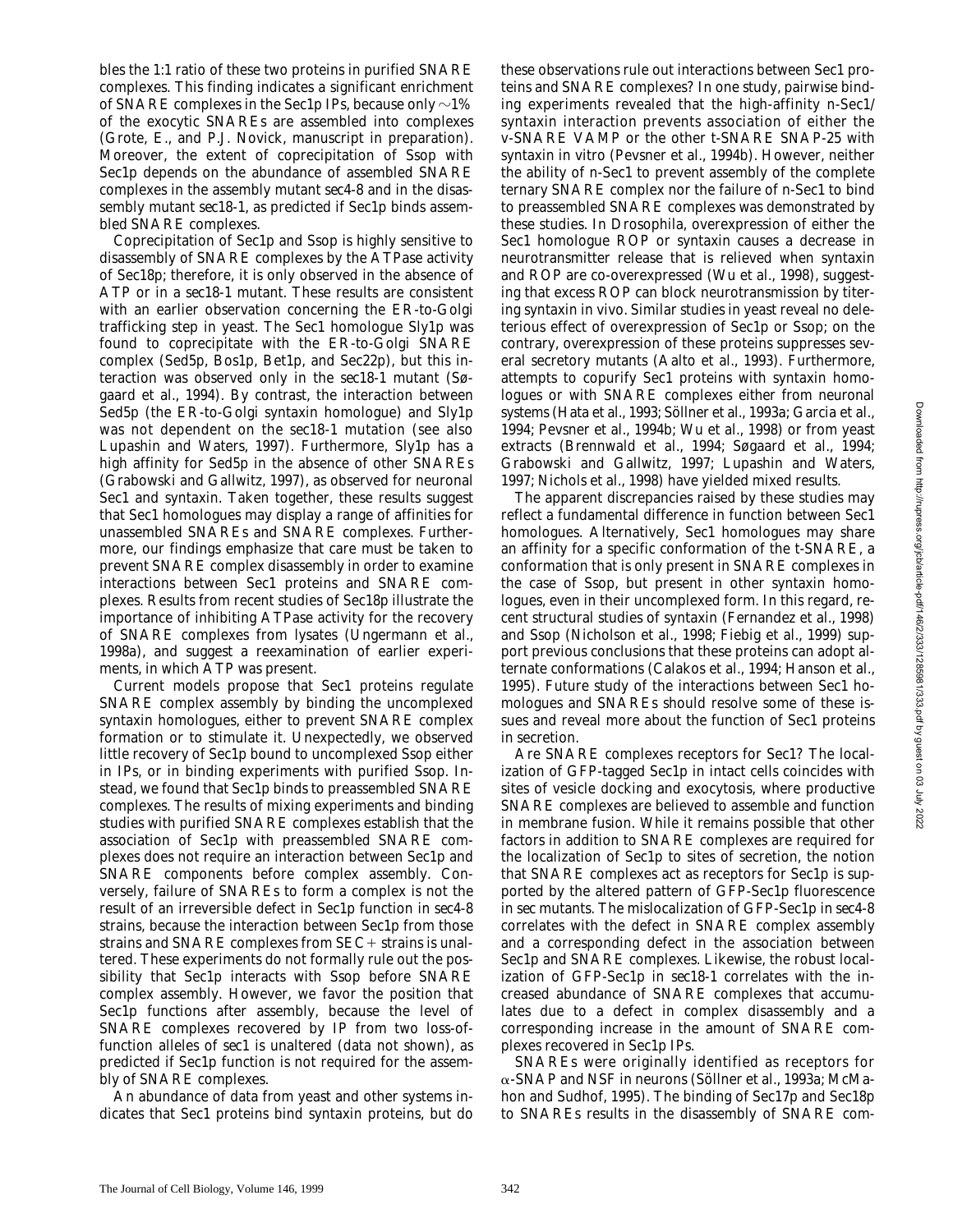plexes formed on opposing membranes as well as those in the same membrane, as demonstrated by reconstitution studies with yeast vacuoles (Ungermann et al., 1998b). However, disassembly may be undesirable when SNARE complexes are required in vivo, such as during vesicle docking or membrane fusion. Under these circumstances, the binding of NSF and  $\alpha$ -SNAP homologues to SNARE complexes may be prevented. In addition, NSF and  $\alpha$ -SNAP homologues may be dissociated from SNARE complexes by conditions that inactivate the ATPase in vitro. For example, the Sec17p/Sec18p bound to a subset of SNARE complexes in vivo may be displaced by lysis in EDTA solutions, releasing a free pool of unbound SNARE complexes. This may explain the ability of preassembled SNARE complexes to bind Sec1p from another strain in the mixing experiments. In this regard, it may be relevant that  $\alpha$ -SNAP can compete with neuronal Sec1 for binding to syntaxin (Hayashi et al., 1995). However, results from another in vitro experiment indicate that the binding of Sec17p and Sly1p to Sed5p is not mutually exclusive (Kosodo et al., 1998). Whether or not Sec1p and Sec17p/Sec18p compete for binding to SNARE complexes remains to be determined.

Our results place Sec1p at the core of the exocytic fusion machinery, bound to SNARE complexes, and localized to sites of secretion. We speculate that Sec1p functions to promote exocytosis after SNARE complexes are assembled. One model for Sec1p function is as a passive shield, protecting correct SNARE complexes from disassembly by Sec18p. In this model, Sec1p and Sec18p binding is mutually exclusive; thus, productive SNARE complexes bound by Sec1p are permitted to carry out their postulated role as the membrane fusion machinery. Another model considers an active role for Sec1p in promoting membrane fusion. Fusion of liposomes reconstituted with purified SNARE proteins is unphysiologically slow (Weber et al., 1998) and may require other factors, such as Sec1p, to stimulate rearrangement of SNARE complexes into an efficient fusion-active machine. This model predicts that addition of Sec1p to reconstituted liposomes would increase the rate of membrane fusion in vitro. We must also consider the possibility that Sec1p functions with other factors to promote exocytosis. The binding of Sec1p to SNARE complexes may displace regulatory factors, or recruit other proteins that stimulate exocytosis. A central tenet of these models is that all Sec1 proteins bind to their cognate SNARE complexes. A future challenge is not only to test this hypothesis, but also to establish the function of Sec1p bound to SNARE complexes.

We thank Luke Rice and Axel Brünger for kindly providing us with the pure Sso1 used to make Ssop antisera and pure, soluble SNARE complexes for the stoichiometry measurements; Daniel TerBush for making the Sec1p-GST antigen; Thomas Hughes for the plasmid containing the GFP *mut3* sequence; Sirkka Keranen for the 2µ *SEC1* plasmid; Patrick Brennwald for Sec9p antiserum; Susan Ferro-Novick for Sec22p and Bos1p antisera; and Robert Piper for Pep12p antiserum. We also thank Hays Rye and Christina Walch-Solimena for critical comments on the manuscript, and members of the Novick lab for helpful discussions.

This work was supported in part by grant DRG1328 of the Cancer Research Fund of the Damon Runyon-Walter Winchell Foundation (to C.M. Carr). Other funding was provided by the National Institutes of Health, National Research Service Awards F32GM17919-03 (to E. Grote) and GM19015 (to M. Munson), grants CA46128 and GM35370 (to P.J. Novick), grant NS38046 (to F.M. Hughson), an American Heart Association Fellowship (to M. Munson), and the Searle Scholar and Beckman Young Investigator Award (to F.M. Hughson).

Submitted: 30 March 1999 Revised: 25 May 1999 Accepted: 22 June 1999

#### *References*

- Aalto, M.K., H. Ronne, and S. Keränen. 1993. Yeast syntaxins Sso1p and Sso2p belong to a family of related membrane proteins that function in vesicular transport. *EMBO (Eur. Mol. Biol. Organ.) J.* 12:4095–4104.
- Aalto, M.K., J. Jantti, J. Ostling, S. Keränen, and H. Ronne. 1997. Mso1p: a yeast protein that functions in secretion and interacts physically and genetically with Sec1p. *Proc. Natl. Acad. Sci. USA.* 94:7331–7336.
- Abeliovich, H., E. Grote, P. Novick, and S. Ferro-Novick. 1998. Tlg2p, a yeast syntaxin homolog that resides on the Golgi and endocytic structures. *J. Biol. Chem.* 273:11719–11727.
- Barroso, M., D.S. Nelson, and E. Sztul. 1995. Transcytosis-associated protein (TAP)/p115 is a general fusion factor required for binding of vesicles to acceptor membranes. *Proc. Natl. Acad. Sci. USA.* 92:527–531.
- Bennet, M.K., and R.H. Scheller. 1993. The molecular machinery for secretion is conserved from yeast to neurons. *Proc. Natl. Acad. Sci. USA.* 90:2559– 2563.
- Brennwald, P., and P. Novick. 1993. Interactions of three domains distinguishing the Ras-related GTP-binding proteins Ypt1 and Sec4. *Nature.* 362:560–563.
- Brennwald, P., B. Kearns, K. Champion, S. Keranen, V. Bankaitis, and P. Novick. 1994. Sec9 is a SNAP-25-like component of a yeast SNARE complex that may be the effector of Sec4 function in exocytosis. *Cell.* 79:245–258.
- Calakos, N., M.K. Bennett, K.E. Peterson, and R.H. Scheller. 1994. Proteinprotein interactions contributing to the specificity of intracellular vesicular trafficking. *Science.* 263:1146–1149.
- Cao, X., N. Ballew, and C. Barlowe. 1998. Initial docking of ER-derived vesicles requires Uso1p and Ypt1p but is independent of SNARE proteins. *EMBO (Eur. Mol. Biol. Organ.) J.* 17:2156–2165.
- Christoforidis, S., H.M. McBride, R.D. Burgoyne, and M. Zerial. 1999. The Rab5 effector EEA1 is a core component of endosome docking. *Nature.* 397: 621–625.
- Cormack, B.P., R.H. Valdivia, and S. Falkow. 1996. FACS-optimized mutants of the green fluorescent protein (GFP). *Gene.* 173:33–38.
- Cowles, C.R., S.D. Emr, and B.F. Horazdovsky. 1994. Mutations in the *VPS45* gene, a *SEC1* homolog, result in vacuolar protein sorting defects and accumulation of membrane vesicles. *J. Cell Sci.* 107:3449–3459.
- Fernandez, I., J. Ubach, I. Dulubova, X. Zhang, T.C. Südhof, and J. Rizo. 1998. Three-dimensional structure of an evolutionarily conserved N-terminal domain of syntaxin 1A. *Cell.* 94:841–849.
- Fiebig, K.M., L.M. Rice, E. Pollack, and A.T. Brünger. 1999. Folding intermediates of SNARE complex assembly. *Nature Struct. Biol.* 6:117–123.
- Fujita, Y., T. Sasaki, K. Fukui, H. Kotani, T. Kimura, Y. Hata, T.C. Südhof, R.H. Scheller, and Y. Takai. 1996. Phosphorylation of Munc-18/n-Sec1/ rbSec1 by protein kinase C: its implication in regulating the interaction of Munc-18/n-Sec1/rbSec1 with syntaxin. *J. Biol. Chem.* 271:7265–7268.
- Garcia, E.P., E. Gatti, M. Butler, J. Burton, and P. De Camilli. 1994. A rat brain Sec1 homologue related to Rop and *UNC18* interacts with syntaxin. *Proc. Natl. Acad. Sci. USA.* 91:2003–2007.
- Garcia, E.P., P.S. McPherson, T.J. Chilcote, K. Takei, and P. De Camilli. 1995. rbSec1A and B colocalize with syntaxin 1 and SNAP-25 throughout the axon, but are not in a stable complex with syntaxin. *J. Cell Biol.* 129:105–120.
- Gotte, M., and G.F. von Mollard. 1998. A new beat for the SNARE drum. *Trends Cell Biol.* 8:215–218.
- Grabowski, R., and D. Gallwitz. 1997. High-affinity binding of the yeast cis-Golgi t-SNARE, Sed5p, to wild-type and mutant Sly1p, a modulator of transport vesicle docking. *FEBS Lett.* 411:169–172.
- Graham, T.R., and S.D. Emr. 1991. Compartmental organization of Golgi-specific protein modification and vacuolar protein sorting events defined in a yeast sec18 (NSF) mutant. *J. Cell Biol.* 114:207–218.
- Guo, W., D. Roth, C. Walch-Solimena, and P. Novick. 1999. The exocyst is an effector for Sec4p, targeting secretory vesicles to sites of exocytosis. *EMBO (Eur. Mol. Biol. Organ.) J.* 18:1071–1080.
- Guthrie, C., and G.R. Fink. 1991. Guide to yeast genetics and molecular biology. *Methods Enzymol.* 194:12–37; 293–297; 310–311.
- Haas, A., D. Scheglmann, T. Lazar, D. Gallwitz, and W. Wickner. 1995. The GTPase Ypt7p of *Saccharomyces cerevisiae* is required on both partner vacuoles for the homotypic fusion step of vacuole inheritance. *EMBO (Eur. Mol. Biol. Organ.) J.* 14:5258–5270.
- Halachmi, N., and Z. Lev. 1996. The Sec1 family: a novel family of proteins involved in synaptic transmission and general secretion. *J. Neurochem.* 66: 889–897.
- Hanson, P.I., H. Otto, N. Barton, and R. Jahn. 1995. The N-ethylmaleimidesensitive fusion protein and alpha-SNAP induce a conformational change in syntaxin. *J. Biol. Chem.* 270:16955–16961.
- Harrison, S.D., K. Broadie, J. van de Goor, and G.M. Rubin. 1994. Mutations in